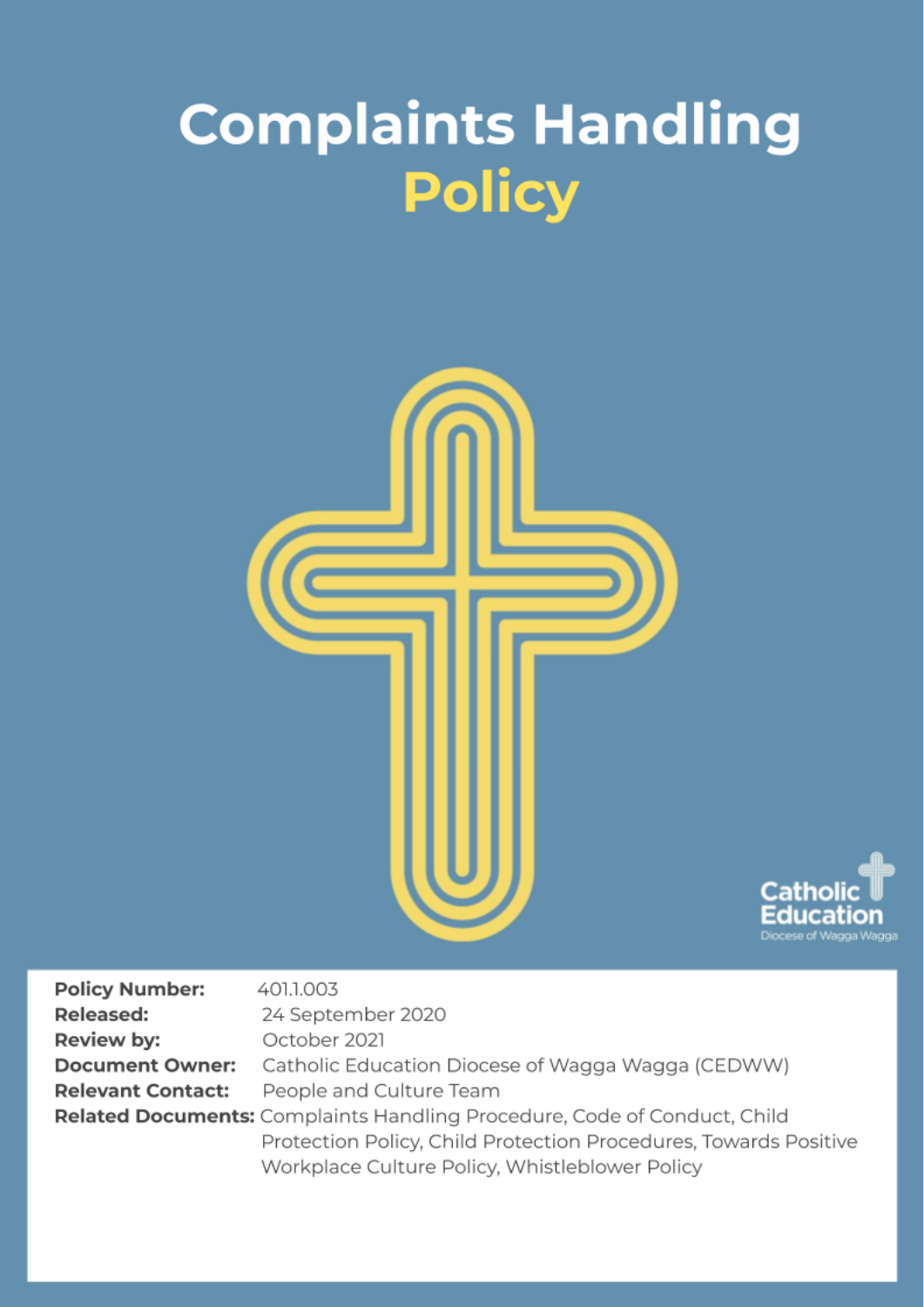## **Complaints Handling Policy**

## **1. Introduction and Purpose**

This document outlines how the Catholic Education Diocese of Wagga Wagga (CEDWW) assesses, resolves and follows up complaints received by CEDWW. CEDWW is committed to resolving complaints, concerns and grievances in a manner that is reflective of the Catholic mission and respects the dignity of the individual.

This document is consistent with the requirements prescribed by the New South Wales Education Standards Authority (NESA) with respect to ensuring all schools in CEDWW provides a safe and supportive environment to its students and establishes a process for raising and responding to matters of concern, complaints and grievances identified by students and/or families. CEDWW believes that majority of the issues will be resolved by the school and occasionally, assistance from the CEDWW may be sought for resolution of complaints.

This document also aims to promote and maintain positive and harmonious relationships amongst all members of CEDWW community including staff, parents and students.

The CEDWW complaint process is intended to:

- resolve complaints in a timely, fair and helpful manner;
- enabled CEDWW and the School to take ownership of complaints and ensuring that people who are responding to complaints are supported;
- give the School and CEDWW immediate and wider community confidence in our administrative purpose;
- ensure transparency of complaints handling;
- provide information to enhance our services, systems and complaints handling; and
- prevent complainants including students, from experiencing any detriment as a result of a complaint made by them or on their behalf.

### **2. Scope**

This document applies to all CEDWW schools and office in handling complaints made in respect of services provided by CEDWW, its schools or against people employed or engaged by CEDWW whether or not they are employed or engaged in connection with work or activities in a paid or volunteer capacity. This document also applies to complaints among employees, with support from the associated procedures.

This document does not apply to inquiries and/or suggestions that may be raised with or submitted to the School or the CEDWW.

This document does not apply to grievances that are covered under the *CEDWW Whistleblower Policy*.

This document and the associated procedures are not applicable to complaints related to ongoing legal proceedings or under the jurisdiction of other organisations/statutory bodies, including, but not limited to, the Department of Communities and Justice, the Police or the Office of the Children's Guardian.

## **3. Policy**

- **3.1.** A complaint can be:
	- 3.1.1. an expression of dissatisfaction made by a member of CEDWW community about any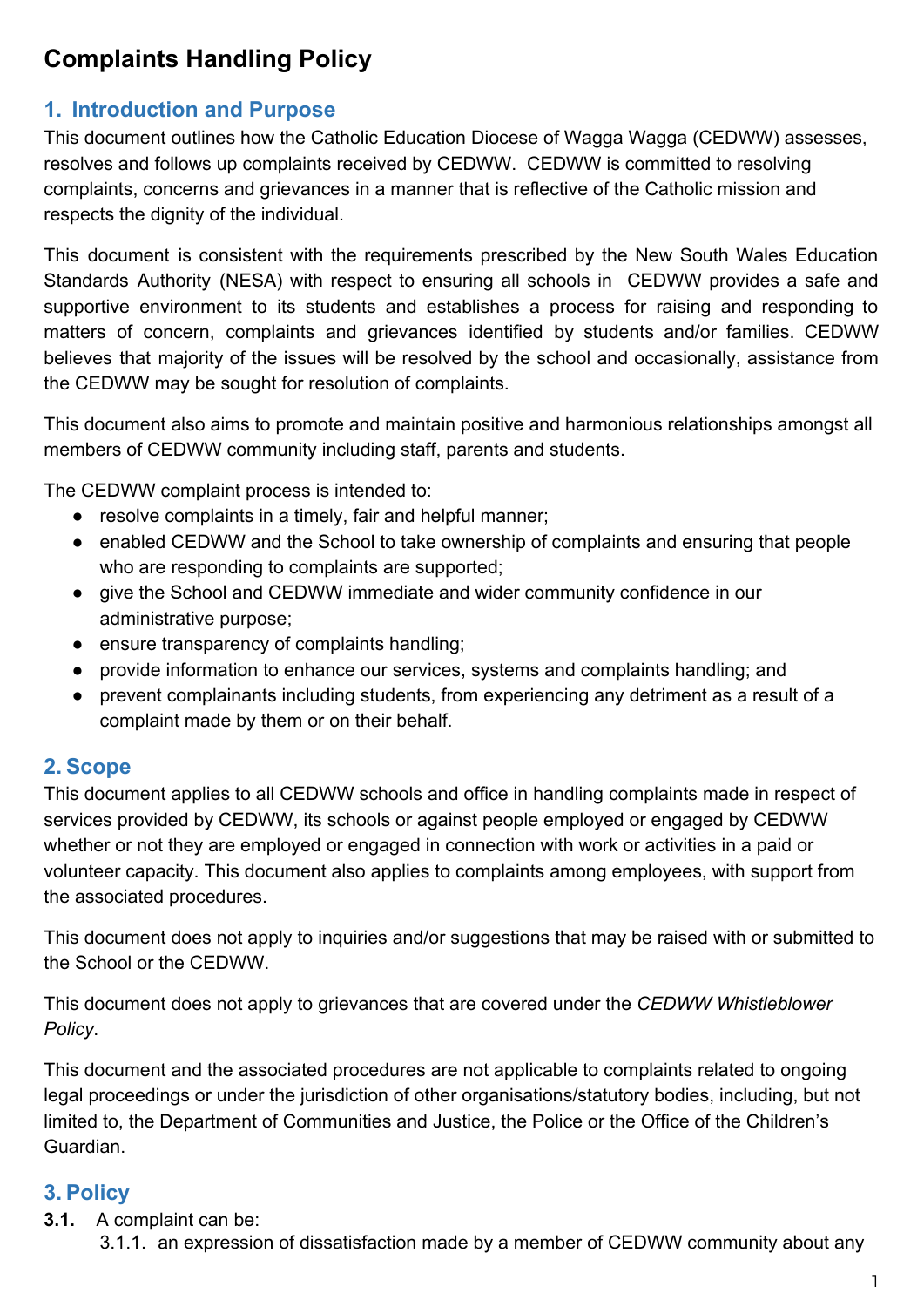aspect of services provided by CEDWW;

- 3.1.2. about the conduct of a staff member;
- 3.1.3. in relation to application or non-application of existing practices, policies or procedures.
- 3.1.4. a staff complaint about another staff member relating to a range of concerns including breaches of the *CEDWW Workplace Behaviour Policy*
- **3.2.** All schools must make readily available and accessible to students, families and staff, a copy of this document and any school processes with respect to complaints and queries which includes the following features as a minimum standard:
	- a) an email address and a contact number (for example the school's general contact number) to accept general queries and complaints;
	- b) a link from the school website to this document on the CEDWW website;
	- c) name and contact details of the appropriate person at the school to resolve different issues (for example, day-to-day concerns, behavioural matters; and
	- d) a copy of the school's Resolution of Complaints flowchart.
- **3.3.** All members of the school and the CEDWW community have an obligation to treat others with respect and not raise frivolous, malicious or vexatious complaints.
- **3.4.** The vast majority of complaints are to be addressed and managed at the school level.
- **3.5.** Complaints are to be informally resolved at the most immediate level possible, that is, directly between the individuals who are party to the grievance.
	- 3.5.1. Wherever possible, staff should attempt to directly resolve a complaint raised by a member of the school community, a consumer or other person by providing relevant information and/or feedback regarding the raised concern.
	- 3.5.2. Staff are also encouraged to attempt to resolve issues and concerns with other staff, face to face.
- **3.6.** If a complaint cannot be resolved directly or face to face, it should be referred to the Principal or the immediate workplace manager.
- **3.7.** If a complaint is against the Principal and if it cannot be resolved at the local level, the aggrieved person should contact the System Performance Team at CEDWW.
- **3.8.** All complaints are handled in a fair, transparent and efficient manner in accordance with the applicable procedures.
	- 3.8.1. There may be some circumstances where some steps outlined in this document and the associated procedures are not appropriate and CEDWW or the School, under direction of CEDWW, will determine, on a case by case basis, the most appropriate method of handling the complaint.
	- 3.8.2. All persons involved in the process, including the complainant, must assist with the inquiries and respond promptly and co-operatively when the person managing the complaint makes any reasonable requests for information.
- **3.9.** All persons raising a complaint should be treated with respect, protected from victimisation, kept informed on the status of the complaint and any recommendations that may result from it.
- **3.10.** The School and CEDWW adopt a restorative practice to resolution of complaints, unless deemed inappropriate in the circumstances.
	- 3.10.1.In relation to managing complaints and grievances regarding harassment, bullying or discrimination, the School and CEDWW, in assessing the complaint will refer to the *CEDWW Workplace Behaviour Policy*, the *Code of Conduct* and the School's student management policies and procedures.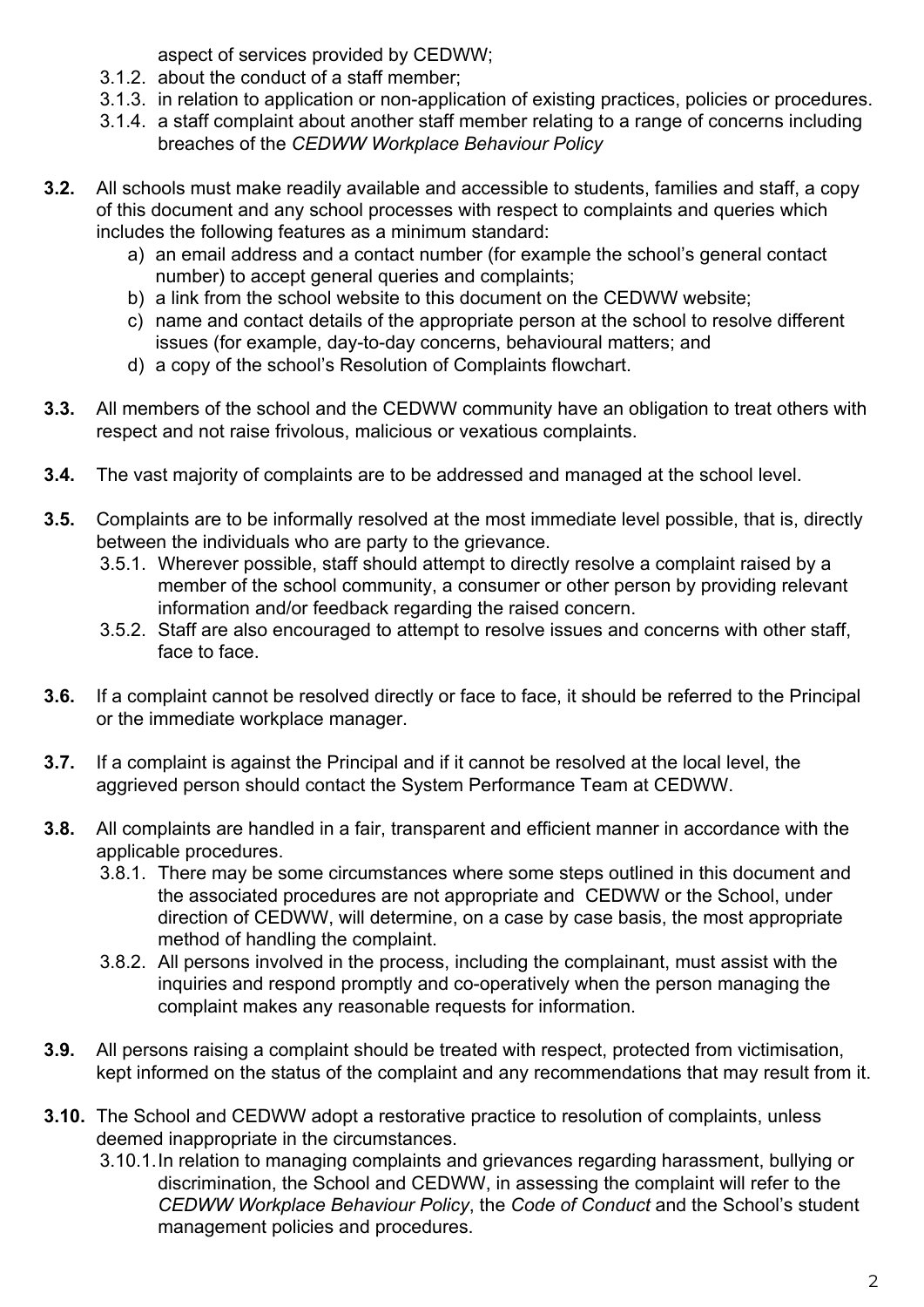- **3.11.** All complaints will be handled confidentially in so far as permitted under the relevant State and Commonwealth Law.
	- 3.11.1.All parties to a complaint must keep confidentiality about complaints at all times, including after a satisfactory resolution.
	- 3.11.2.If the complaint is about the conduct of a staff member that may be reportable conduct, the matter will be addressed in accordance with the *CEDWW Child Protection Policy*.
	- 3.11.3.Any concern about a student wellbeing or safety may be reported to the appropriate authorities under this Document as governed by State and Commonwealth Law.
	- 3.11.4.If information about a complaint is discussed or released without authorization, the staff member who released the information could find themselves the subject of disciplinary action for misconduct.
- **3.12.** A complaint to the school or to CEDWW can be either verbal or written.
	- 3.12.1.The School or CEDWW may require the complainant to provide a formal complaint in writing to the School or CEDWW.
	- 3.12.2.Any formal complaint by a staff member about another staff member must be made in writing.
	- 3.12.3.The School or CEDWW must acknowledge receipt of a formal complaint in writing as soon as practicable.
- **3.13.** If the School or CEDWW receive an anonymous complaint, they must still deal with the issues that are raised to the extent possible.
- **3.14.** A complaint about the conduct of a staff member should be raised directly with the Principal or their delegate in the first instance. The Principal, or their delegate:
	- 3.14.1.will assess the complaint to determine whether the complaint is one to be addressed under the relevant procedures associated with this document or under CEDWW Child Protection Policy;
	- 3.14.2.must ensure where there is a risk of significant harm to a student, the matter is reported to the Department of Communities and Justice in accordance with mandatory reporting obligations under Children and Young Persons (Care and Protection) Act 1998 (NSW);
	- 3.14.3.must ensure all allegations of criminal conduct are reported to the NSW Police; and
	- 3.14.4.may refer the complaint to an appropriate member of the School Leadership Team or another staff member, where appropriate, to facilitate enquiries, investigation and resolution consistent with this document and the related procedures.
- **3.15.** Staff members, against whom complaints have been made, have a right to be informed of the formal complaints and are offered an opportunity to respond.
- **3.16.** Matters which cannot be managed or resolved at the school level due to their complexity or need for specialist management will be reviewed and addressed by an appropriate member of the System Performance Team at CEDWW.
	- 3.16.1.The School may refer significant complaints to CEDWW for review and/or assistance for resolution or mediation.
	- 3.16.2.Where a complainant, has attempted to resolve an issue at the school level, but has been unsuccessful, an appropriate member of the System Performance Team at CEDWW will assess the matter to determine if it requires intervention, mediation or formal review.
	- 3.16.3.Complaints made to CEDWW office will generally be addressed by an appropriate member of the People and Culture Team on behalf of the Director of Education.
	- 3.16.4.Where appropriate, complaints made to directly CEDWW office may be referred to the School if the complainant has not taken steps to first report the concern to the school, or in circumstances deemed appropriate by CEDWW.
- **3.17.** A complainant and the relevant parties that the complaint is about are entitled to have a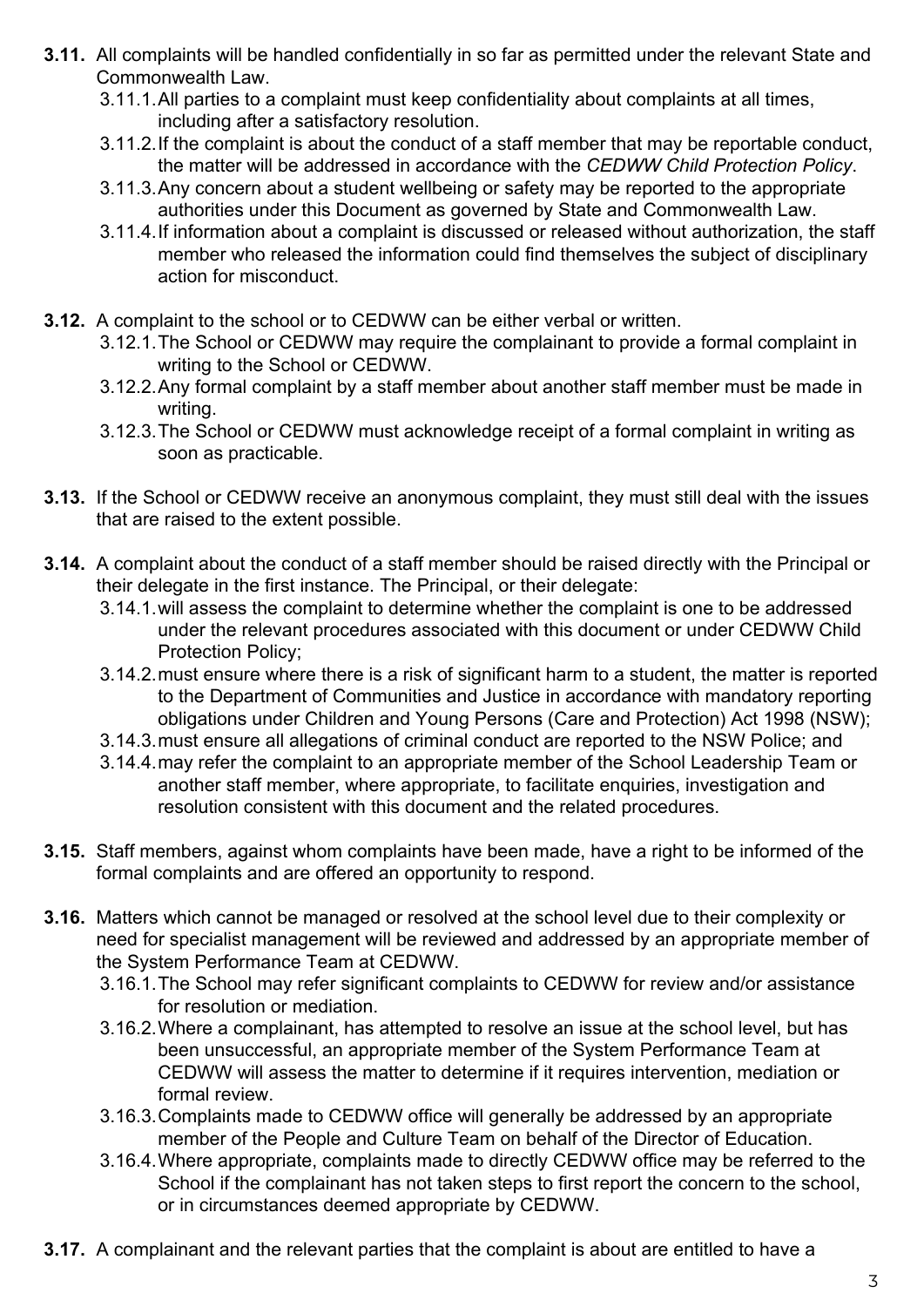support person at any meeting with any representative of the School or the CEDWW about the complaint.

- 3.17.1.The School and CEDWW maintain the right to determine whether the person's preferred support person is appropriate.
- 3.17.2.The School and CEDWW may not approve the attendance of a support person where they are determined by the School or CEDWW to be inappropriate. This includes, but is not limited to, instances where there are reasonable grounds to believe that the support person poses a risk to health or safety or their right to information about a child or young person is restricted by law.
- **3.18.** The School and CEDWW will keep records of significant complaints and the resolution outcomes.
- **3.19.** The availability of a review is an integral part of the complaints resolution process.
	- 3.19.1.A review process is available for significant complaints that have been considered at the school level, and were unable to be resolved.
	- 3.19.2.Where the matter has been considered by the Principal and has not been resolved, the request for a review of a significant complaint must be made in writing to the System Performance Team at CEDWW, outlining reasons for the requested review of the decision reached by the Principal.
	- 3.19.3.An appropriate member of the System Performance Team at CEDWW, or in certain matters, the Director of Education, will consider the request for review to determine whether the matter should be reviewed.
	- 3.19.4.If a review is not agreed to, the original decision will stand.
	- 3.19.5.If a review is agreed to, the reviewer will take all reasonable steps to gain relevant information from all parties and will make a determination based on the evidence.
	- 3.19.6.Where the reviewer recommends that the original decision should be modified or changes, the reviewer will work with the Principal to provide a suitable resolution, based on the findings of the reviewer.
	- 3.19.7.Where the reviewer makes no recommendation pertaining to the original decision, then the original decision will stand.
	- 3.19.8.If the reviewer has advised the outcome verbally, they should confirm the advice in writing as soon as possible to both the person making the complaint and the manager of the initial complaint.
	- 3.19.9.After the final determination in a review process, the matter will not be reopened unless, in the opinion of the Director of Education, substantial new information has been presented that could potentially change the outcome.
	- 3.19.10. The school and CEDWW review process must be documented and stored confidentially.

## **4. Responsibilities and Delegations**

### **4.1. Director of Education**

- 4.1.1. review systemic issues arising from complaints;
- 4.1.2. support a culture that values complaints and their resolution;
- 4.1.3. as appropriate, handle certain complaints pursuant to this document and its associated procedures;
- 4.1.4. support staff to handle complaints promptly and responsibly; and
- 4.1.5. foster workplaces that are respectful and productive.

#### **4.2. Principals and Workplace Managers**

- 4.2.1. manage complaints in accordance with this document and its associated procedures;
- 4.2.2. establish a system of review and checks and balances with respect to complaint outcomes and management;
- 4.2.3. escalate high risk and systematic issues arising from complaints to the System